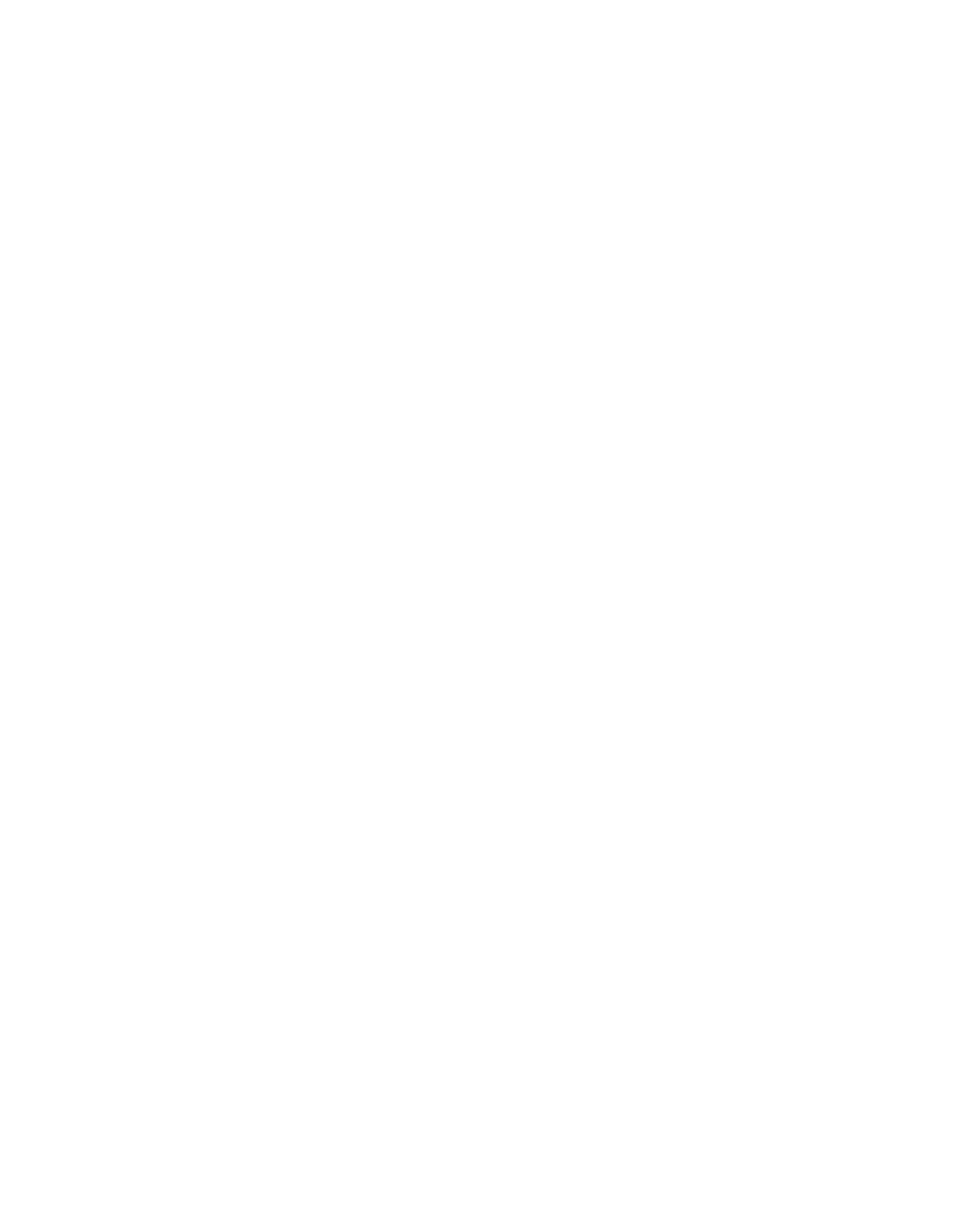## **Statement by Minister of Finance, João Leão in his capacity as Chairman of the EU Council of Economic and Finance Ministers to the International Monetary and Financial Committee**

## **8 April 2021**

1. The global economic recovery is expected to accelerate in the second half of 2021 fuelled by a supportive macroeconomic policy mix and an expected rise in the share of vaccinated populations in advanced economies. However, the global economic outlook is subject to high uncertainty related to the path of the COVID-19 pandemic, emergence of new viral mutations and the speed of vaccination, not least in emerging market and developing economies. As stated by the European Council on 25 February, we reaffirm our solidarity with other countries and underline our determination to step up our global response to the pandemic. [1](#page-2-0) We need to ensure affordable and equitable access to vaccines for all. In this regard, we fully support collaborative efforts, especially the Access to COVID-19 Tools Accelerator (ACT-A) initiative and its COVAX facility, and underline the need to close its financing gap. As the global community continues to face extraordinary challenges and uncertainty, efforts need to remain focused on protecting people's health and livelihoods and overcoming the crisis, with unprecedented efforts in terms of health measures, structural reforms, investment, and a comprehensive approach towards a green, digital and socially inclusive recovery.

2. Policy actions should continue to be coordinated in order to effectively address the pandemic, sustain the economy and support a sustainable recovery. Fiscal support should not be prematurely withdrawn. For the time being, and as long as the acute health emergency prevails, broad fiscal measures remain necessary to protect citizens and companies. Policy measures should be tailored to country-specific circumstances and be timely, temporary and targeted. In a second stage, once the health situation improves and restrictions ease, fiscal measures should gradually shift towards more targeted actions to promote a resilient and sustainable recovery. Once the recovery is firmly underway, fiscal policies aimed at achieving prudent medium-term fiscal positions and ensuring debt sustainability should be pursued, while enhancing investment levels and improving the quality of public finances. Transparent and clear monetary policy communication by major central banks is important for the global economy. Reforms that strengthen the coverage, adequacy, and sustainability of health and social protection systems for all, and support a fair and inclusive recovery, should be pursued, while particular attention should be paid to budgetary measures to make the most of the opportunities stemming from the green and digital transitions.

3. Climate change is an integral and essential part of our agenda. It is a global challenge that requires an effective and coordinated response within a stronger institutional framework. The economic consequences of climate change are being felt, and the cost of inaction is steadily increasing, as is the risk of insufficient action. This affects consumers, workers, businesses, public finances, and financial markets alike. The transition towards a climate-neutral and an environmentally sustainable economy can be accelerated by economic incentives and fiscal measures. Key policies include the strategic objective for a climate-neutral economy, mobilizing sustainable finance while striving for consistency across jurisdictions, energy taxation and initiatives related to carbon pricing. The European Council agreement on the Multi-annual Financial Framework (MFF) and the recovery instrument Next Generation EU includes an overall climate target of 30% of total expenditure. The EU Member States remain committed to scaling up the mobilisation of international climate finance from a wide variety of private and public sources, instruments and channels in the context of meaningful mitigation actions and transparency on implementation. This will help support the transition towards a carbon-neutral

<span id="page-2-0"></span><sup>1</sup> [https://www.consilium.europa.eu/en/press/press-releases/2021/02/25/statement-of-the-members-of-the](https://www.consilium.europa.eu/en/press/press-releases/2021/02/25/statement-of-the-members-of-the-european-council-on-covid-19-and-health-25-february-2021/)[european-council-on-covid-19-and-health-25-february-2021/](https://www.consilium.europa.eu/en/press/press-releases/2021/02/25/statement-of-the-members-of-the-european-council-on-covid-19-and-health-25-february-2021/)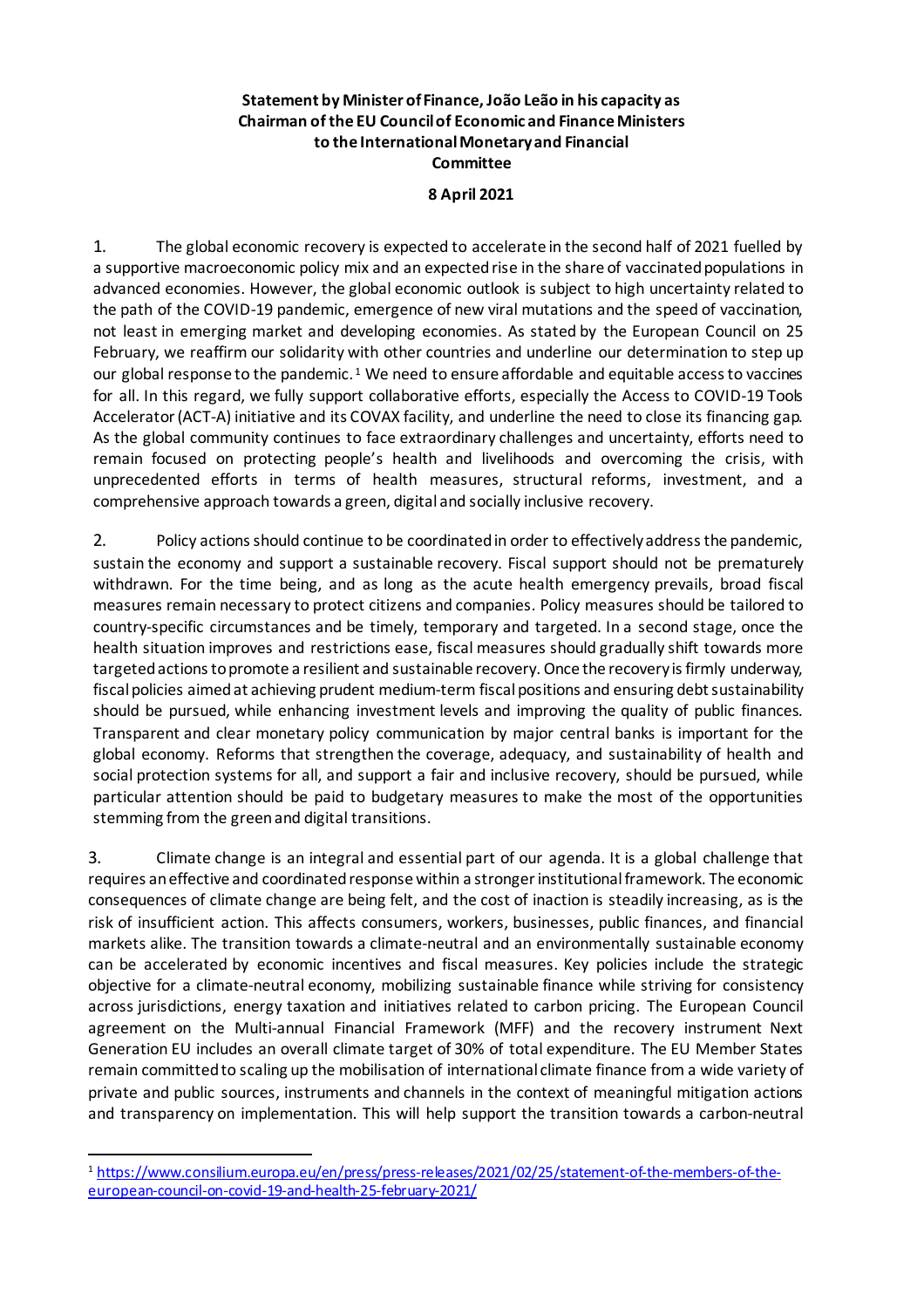global economy and alleviate the socio-economic impact of the transition.

4. For the EU, continued coordination of national fiscal policies is crucial for an effective response to the COVID-19 shock, a sustainable recovery. Against the backdrop of the general escape clause of the EU fiscal framework, which was activated in March 2020, Member States took sizeable discretionary budgetary measures at the national level amounting to around 4% of GDP in 2020, to contain the pandemic and provide support to individuals and businesses particularly affected. These supplemented the operation of automatic stabilisers, which provided around 4pps of GDP of fiscal support in 2020. Member States also put in place exceptional liquidity support of almost 19% of GDP, mainly via guarantees provided to companies and to banks to ensure the flow of credit. Overall, the euro area fiscal stance was highly expansionary in 2020. The general escape clause remains active in 2021 and could remain active also in 2022 based on current preliminary indications from the European Commission. The Eurogroup is committed to a supportive stance in the euro area 2021 and in 2022, also taking into account the fiscal stimulus stemming from the Recovery and Resilience FacilityOnce the recovery is firmly under way, Member States will address the increased public debt levels by implementing sustainable medium-term fiscal strategies, with an emphasis on improving the quality of public finances, raising investment levels and supporting the green and digital transitions.

5. Further coordinated fiscal support will be provided at the EU level. The EU has agreed a comprehensive package covering the years 2021-27. This combines a reinforced MFF with an extraordinary recovery effort funded through the Next Generation EU recovery instrument that will raise EUR 750 billion from financial markets. Together, these amount to EUR 1.8tn in 2021-27 and will help to transform the EU economy, pursue the European Green Deal, make the most of the digital revolution, and strengthen economic and financial resilience. The centre piece and biggest instrument of Next Generation EU is the Recovery and Resilience Facility, which will provide EUR 672.5 billion in financial support (EUR 360 billion in loans and EUR 312.5 billion in grants) for national investments and reforms in relation to the green and digital transitions and to boost growth potential as well as the economic and social resilience of national economies. In addition, the European instrument for temporary support to mitigate unemployment risks in an emergency (SURE) has allowed for up to EUR 100 billion loans in support of Member States' short-time work schemes and similar measures to protect jobs and workers affected by the economic fallout of the COVID-19 pandemic. Until now, the Council approved a total of EUR 90.6 billion in SURE support to 19 Member States, out of which EUR 62.5 billion was already disbursed. Furthermore, the Pan-European Guarantee Fund, created by Member States for the European Investment Bank Group, can support EUR 200 billion of financing for companies with a focus on SMEs. Finally, the Pandemic Crisis Support established by the European Stability Mechanism (ESM) makes available up to EUR 240 billion of financing to euro area Member States to support domestic financing of direct and indirect healthcare, cure, and prevention related costs due to the COVID-19 crisis.

6. By end 2020, the European Fund for Strategic Investments (EFSI) had mobilised EUR 547 billion in investment. It also recently contributed to mitigate the impact of the COVID-19 pandemic on the EU's economies. Close to one and a half million start-ups and small businesses are expected to benefit from improved access to finance. Some 70% of the expected mobilised investment comes from private resources. The InvestEU programme will build on the success of the European Fund for Strategic Investments (EFSI) and bolster investments across the European Union. It provides crucial support to companies, contributing to overcome the effects of the crisis. The overall investment to be mobilised on this basis is estimated at EUR 370 billion.

7. Trade must play its full role in the recovery from the COVID-19 pandemic and in the green and digital transformation of the economy. Making globalisation more sustainable and harnessing gains from trade for all should be the underlying driver of a reviewed EU Trade Policy. Strengthening trade stability and multilateral rules-based trade will be the central pillar of the EU's actions. Leading efforts to reform the World Trade Organization and improve the effectiveness of the multilateral framework for trade governance should be the key priority. At the same time there is a need to ensure that the international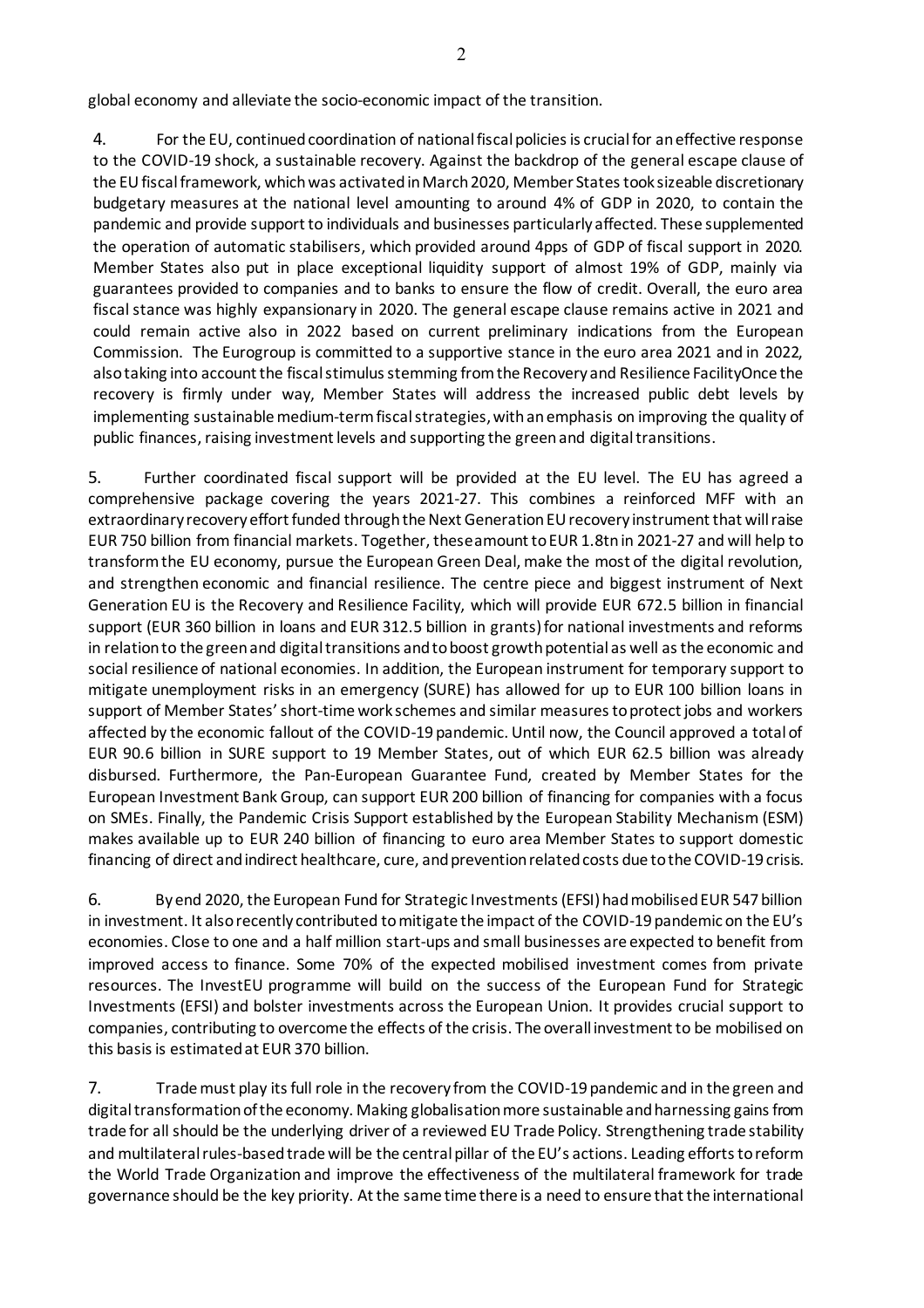rules are fit for today's economic realities and well equipped to respond to competitive distortions.

8. The work on the ESM reform is coming to completion, and the ratification process is under way. Moreover and since sufficient progress has been made on risk reduction. Member States participating in the Banking Union decided to bring forward the introduction of a common backstop for the Single Resolution Fund for it to be available by the beginning of 2022. Work will also continue on deepening the Capital Markets Union. On strengthening the Banking Union, including a European Deposit Insurance Scheme, we will continue to work on all elements on a consensual basis. Progress in deepening the Economic and Monetary Union, together with the Next Generation EU recovery instrument and sustainable finance, will also contribute to strengthen the international role of the euro.

## **IMF Policy Issues**

9. In the face of the ongoing Covid-19 crisis, the IMF has demonstrated its ability to take strong and rapid measures to support its members. EU Member States support the IMF in making full use of its lending toolkit to serve members' needs in the face of the ongoing economic fallout. The IMF should ensure that its current lending strategy is suited to the pandemic's unique nature and associated uncertainty, while safeguarding member countries' capacity to repay and ensuring the appropriate use of financial assistance through good governance. We ask international financial institutions to keep exploring additional tools, which could serve their members' needs as the crisis evolves. In this regard, we welcome the progress made on the path to a new general allocation of Special Drawing Rights, which we are willing to support on the basis of the IMF Articles of Agreement and of a detailed and convincing IMF proposal. While there are also vulnerabilities in middle income countries, low-income-countries are being hit especially hard by the crisis. Therefore, we continue to support an adequately resourced IMF Poverty Reduction and Growth Trust (PRGT) as a pivotal tool to extend concessional financing and stabilisation programmes to vulnerable countries. We also support the IMF Catastrophe Containment and Relief Trust (CCRT) to help the poorest countries face their debt obligations to the IMF and Capacity Development to help strengthening economic institutions. We reiterate that the IMF and World Bank should coordinate closely, also with other IFIs and MDBs, to ensure their measures are coherent and complementary.

10. The EU Member States continue to support the commitment by the IMFC and by G20 Leaders to a strong, quota-based and adequately resourced IMF to preserve its role at the centre of the Global Financial Safety Net (GFSN). This continues to be important at a time of exceptional uncertainty and downside risks. EU Member States welcome the implementation of the package on IMF resources and governance agreed by the IMFC at its meeting in Washington in October 2019, including the entry into force of the doubling of the New Arrangements to Borrow (NAB) and completion of domestic approval procedures for the new round of Bilateral Borrowing Agreements by most countries. We are committed to revisiting the adequacy of quotas and continuing the process of IMF governance reform under the 16<sup>th</sup> General Review of Quotas, to be concluded no later than December 15, 2023.

11. We look forward to the conclusion of the IMF Comprehensive Surveillance Review and Financial Sector Assessment Program Review. The Covid-19 pandemic and its implications have made the IMF surveillance even more relevant in the next decade. In particular, the IMF decision to integrate climate change and inequality-related issues in its surveillance framework can play an important role towards making the recovery more inclusive and sustainable. The macro-critical implications of climate change mitigation, adaptation, and transition management should be integrated in the Fund's surveillance. They should feature as appropriate in all surveillance products issued by the IMF. In addition, given that the uncertainty and scarring effects associated with the pandemic will likely persist for some time, we welcome the IMF's decision to underscore the importance of addressing long-term structural challenges, such as providing universal health access, promoting digitalisation, strengthening good governance, increasing women and youth labour